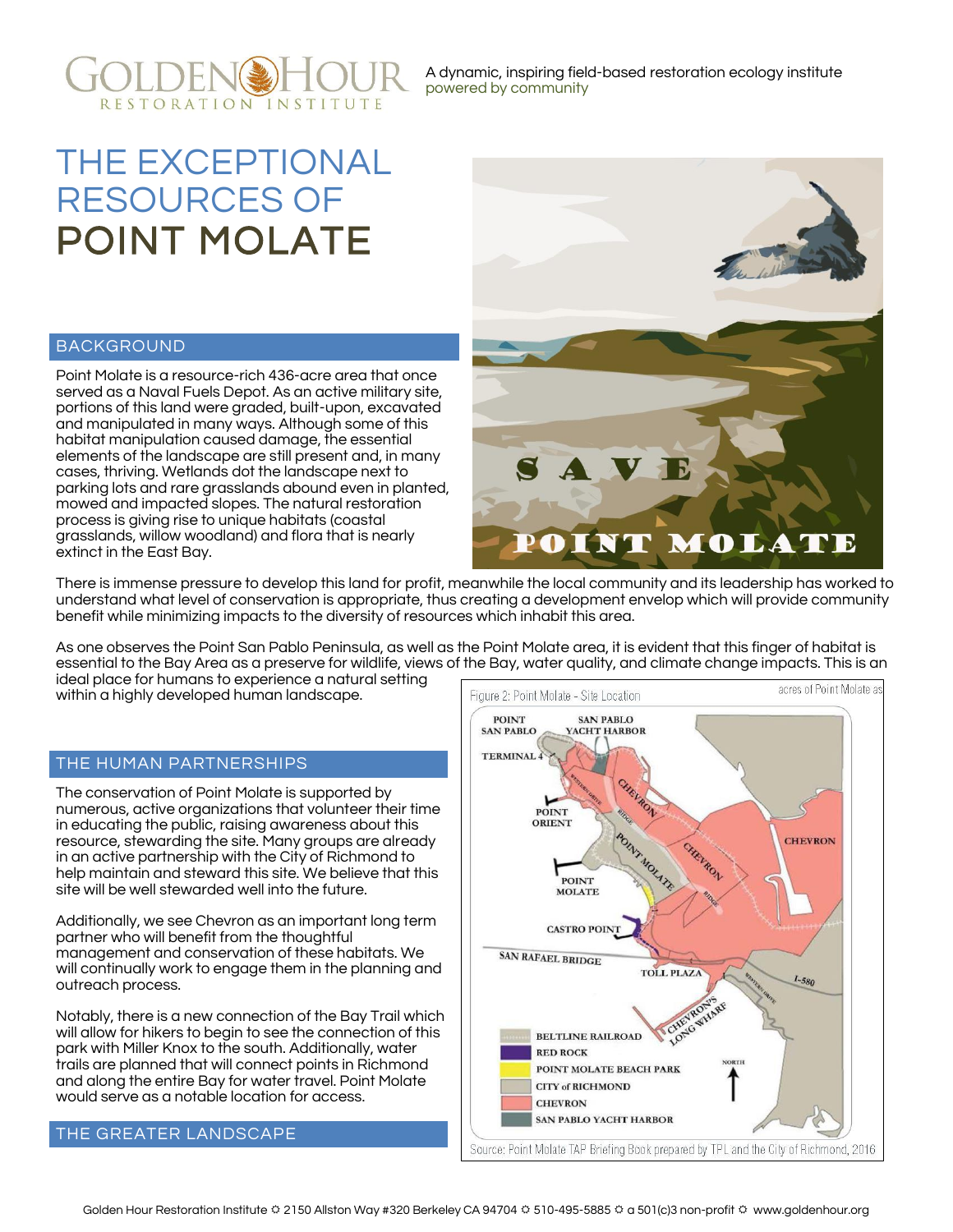Point Molate is effectively an island. Geologically it represents bedrock that is more akin to the Marin Headlands. In fact, the water between Point Molate and Marin covers the low-lying bluffs that connect these two areas. Thus, Richmond remarkably has within its city boundary a unique taste of the Marin Headlands. Some refer to this area as the East Bay Headlands, or the Richmond Headlands.

The majority of the land surrounding Point Molate is privately owned (mostly by Chevron). This private ownership enhances the conservation value of this site, allowing for multiple management regimes with multiple goals, likely increasing habitat heterogeneity, habitat condition and wildlife resources. Having this connected landscape that runs from ridge to bay is extremely important for maintaining water quality for arguably the most productive eelgrass bed and herring run on the Western US coast. Not only is this site important for feeding much of the local animals, it also is important as a resource for migratory birds and mammals.



SPECIFIC CONSERVATION LOCATIONS AND SITES OF ECOLOGICAL RESILIENCE

 Areas adjacent to other natural landscapes are exceptionally important for conservation. Nominally, one might think it's best to have a park or landscape managed by one entity, but research has shown that a variety of management scenarios can be beneficial for long term habitat health (as long as it's managed as such, and not as say "housing".) Chevron land serves as a buffer and a complementary stewards. Simply offering wildlife and plants two adjacent management regimes allows for animals and plants to find the most optimal conditions for growth. In particular, the "Molate Beach" creek that runs adjacent to the southern boundary of the Fuels Depot (see map below). This creek is filled with mature, well-established riparian woodland habitat that would be greatly impacted if development was allowed to occur adjacent to this creek.

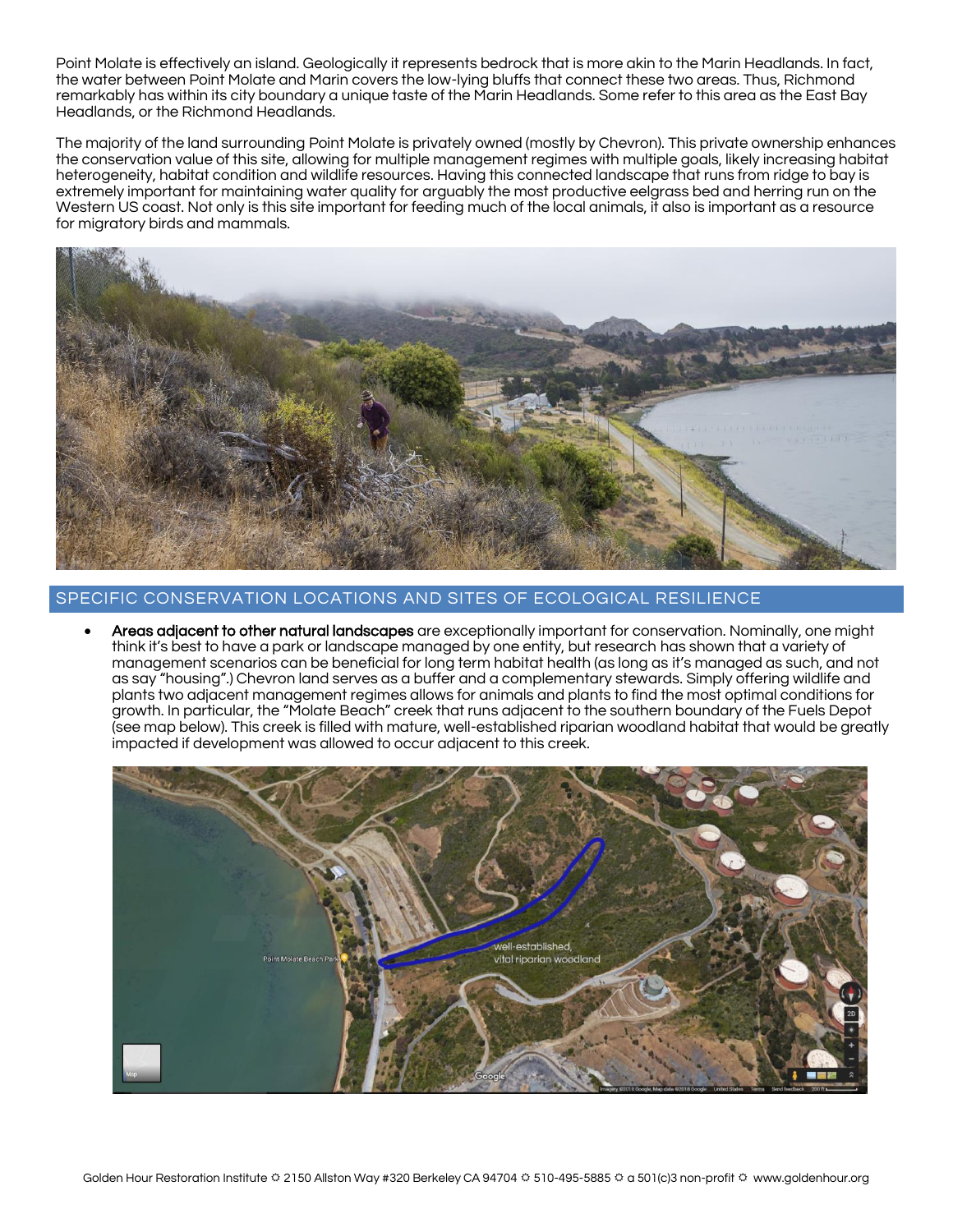Eelgrass beds are one of the pillars of Bay health. The San Pablo Peninsula is surrounded by the most expansive and important eelgrass beds in the entire Bay. These beds have been documented to host large scale spawning events that have been noted by NOAA to possibly be the largest on the entire Western US Coast. (See map below from the San Francisco Bay Subtidal Goals plan.



- The eelgrass beds occupy this unique area due to a confluence of ecological factors such as water depth, salinity and currents, but another important factor is the sustainability of the beds is the lack of human development and regular pollution inputs. The eelgrass beds are often buffered by plant communities that elevate the water quality before it enters the bay. This decreases pollutants and often increases clarity which is important for allowing eelgrass beds to persist in a wide range of depths. It has been modeled that the natural vegetation allows for fast water infiltration rates, greatly reduce runoff and protect the eelgrass beds. We are working with scientists to better understand this phenomenon and model it to a great degree of certainty.
- Coastal Prairie grasslands meander through scrub communities here. Coastal prairie grasslands have declined by at least 90% in the US, this is one of five significant sites of bayside coastal prairie habitat in the East Bay. It is arguably the largest remnant prairie in the East Bay.
- Notably, there are additional wetlands at Point Molate that have been located since the last EIR process and we believe that there may be even more hidden in patches of dense scrub. These habitats and all the resources listed above benefit from the fact that many of the watershed lands at Point Molate are protected from ridgeline to bay.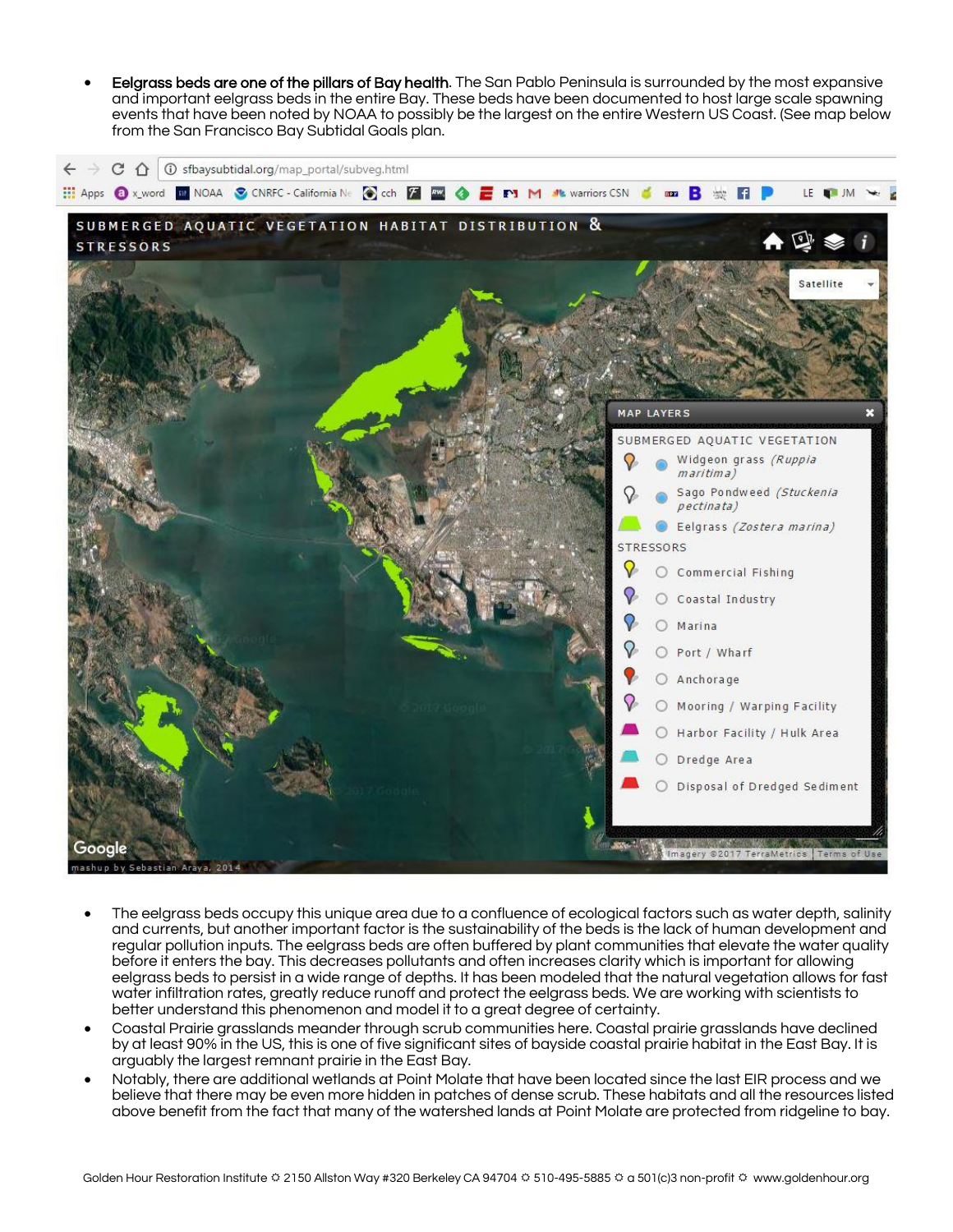The Conservation Lands Network [\(www.bayarealands.org\)](http://www.bayarealands.org/) is a Bay Area scale project that helps predict areas which will be more resistant to climate change using modeling. The greater San Pablo Peninsula area has a unique ability to withstand climate effects and will serve as an important refugia for biodiversity.

#### WORLD RENOWN OSPREY RECOVERY SITE

Osprey, one of our largest birds in the Bay Area, were almost completely wiped out by DDT at the same time the Bald Eagle was almost eliminated. Now, these important "sea eagles" have begun to successfully colonize many of the available nesting habitats on Point San Pablo. This nesting population represents one of the Southern-most populations on the entire West Coast. The restoration of nesting habitat, along with osprey utilizing and successfully fledging their young from this site speaks to the remarkable nature of this project site. Increased human activity, domestic cats, and increased pesticide use can greatly impact these creatures. The image below shows all the Osprey nests in the area. Green nests had a successful clutch while red did not reproduce. Source: Golden Gate Audubon Society.

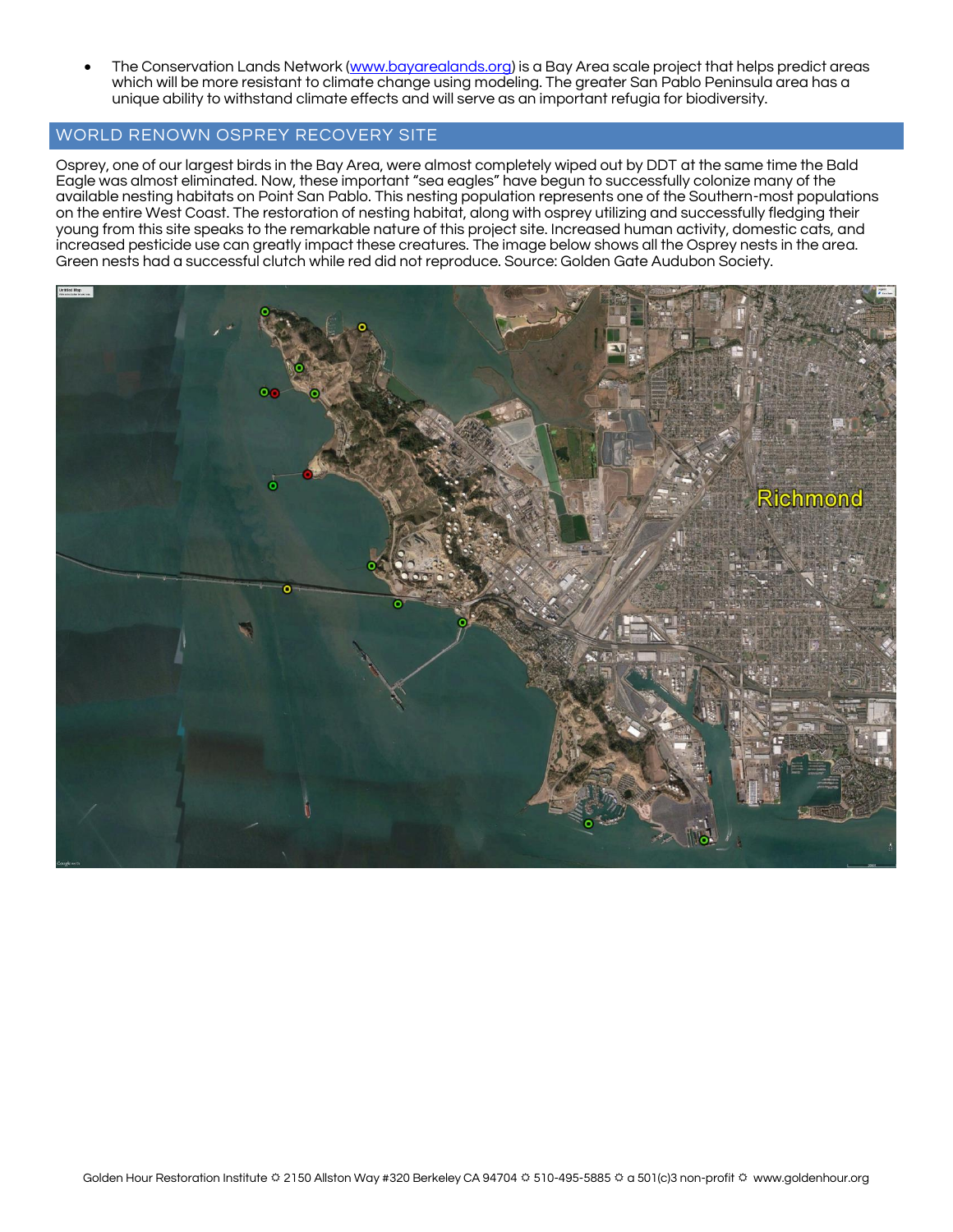#### OTHER UNIQUE ASPECTS INCLUDE:

- Distinct patches/mosaics of coastal scrub rich with birds
- Summit trees immense, mature Toyon's occurring in stands – a distinct and rare vegetation type for this area
- Large winding willow riparian habitat filled with pipevine swallowtail butterflies
- Coastal strand and rock outcrops
- Bare beach soils for nesting shorebirds (e.g. Least terns)
- State-listed and locally rare plants (e.g. sea bluff lettuce (*Dudleya farinosa*), California ponysfoot (Dichondra donielliana), marsh aster (Symphyotrichium lentum) and Alaska piperia (Piperia unalascensis), to name a few.



 A unique host of birds which have been documented by the Audubon Society including Osprey, White-tailed kites, and notable shorebirds.



Image showing potential resources at Point Molate from the SF Bay Subtidal Habitat Goals Project

#### AREAS OF GENERALLY LOWER VALUE

While not all of Point Molate is pristine high quality habitat, there are many areas where habitat is resilient and native species are persisting. We believe that much of the site is "restorable" at a reasonable cost with a realistic chance of success. Meanwhile, there are other areas that will likely be extremely expensive to restore with a reduced chance of restoring critical processes and habitats. Those areas of lowest priority habitat are as follows. These areas are listed from lowest conservation value to moderately-low value.

- Large graded sites under pavement where heavy grading has occurred and fill material is present in the subsurface.
- Eucalyptus stands with 80% cover of more. These are areas of very low restoration potential.
- Areas adjacent to roads and traffic which are likely locations with heavy impacts
- Areas infested with dense stands of weeds with long term, establish seed banks
- Actively eroding areas are lower priority, although erosion is a natural process and often can be remediated.
- Areas with cracked pavement and native soils underneath which may still provide a seed bank for native plants.